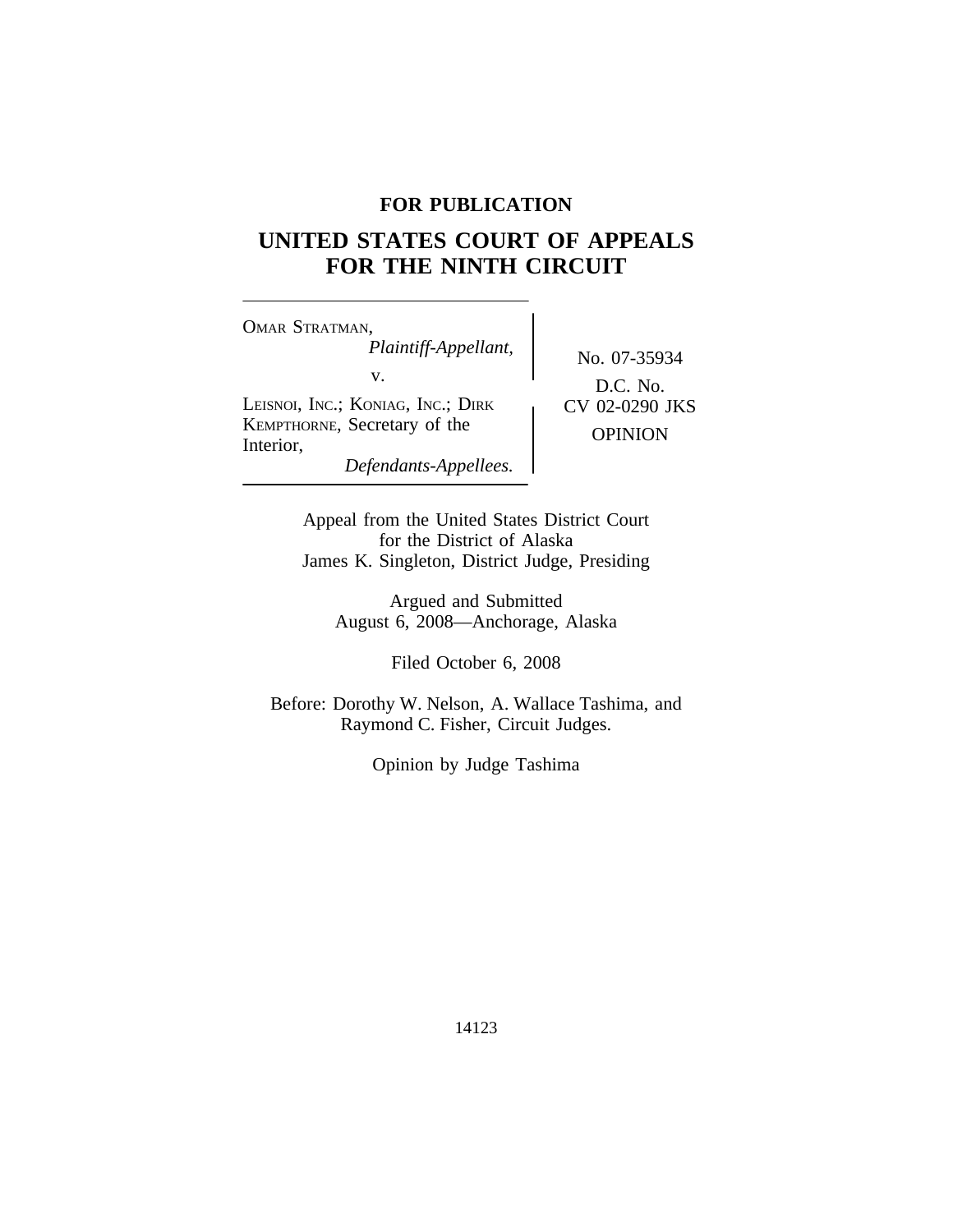# **COUNSEL**

Michael J. Snider, Anchorage, Alaska, for the plaintiffappellant.

David C. Shilton, Environmental & Natural Resources Division, U.S. Department of Justice, Washington, D.C., for defendant-appellee Dirk Kempthorne, Secretary of the Interior.

R. Collin Middleton, Anchorage, Alaska, for defendantappellee Koniag, Inc.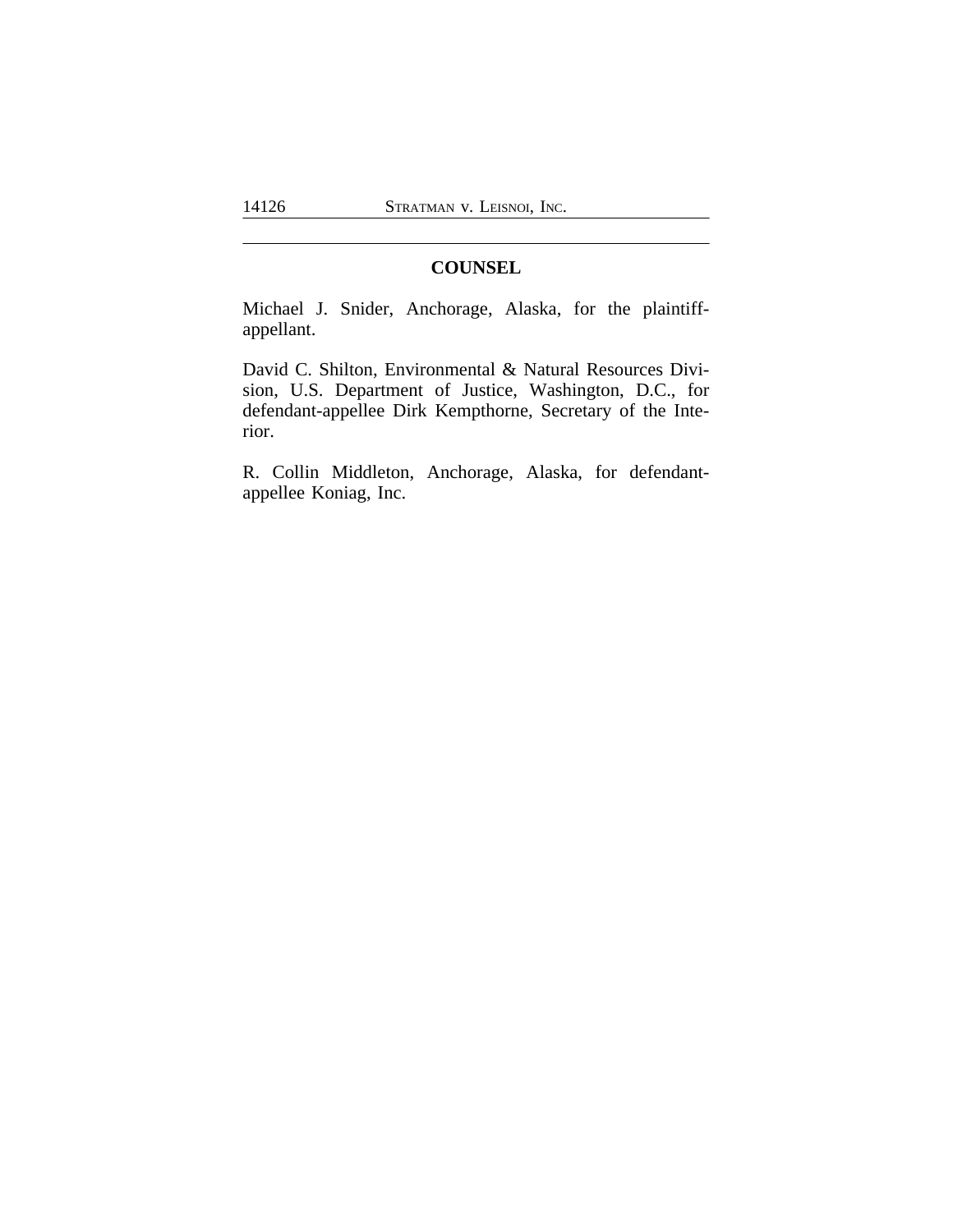John Richard Fitzgerald, Morrison Mahoney, Boston, Mass., for defendant-appellee Leisnoi, Inc.

## **OPINION**

TASHIMA, Circuit Judge:

In 1976, Omar Stratman began his quest to challenge the Secretary of the Interior's (the "Secretary") certification of Woody Island as a native village under the Alaska Native Claims Settlement Act ("ANCSA"). Thirty-two years later, we must decide whether Congress ratified the Secretary's favorable 1974 eligibility determination when, in 1980, it enacted the Alaska National Interest Lands Conservation Act ("ANILCA") which listed Woody Island's village corporation, Leisnoi, Inc. ("Leisnoi"), as a "deficiency village corporation" entitled to lands under ANCSA. We hold that it did. Therefore, we dismiss Stratman's appeal as moot.

# **BACKGROUND**

#### *Statutory Framework*

# **I. ANCSA**

Congress enacted ANCSA in 1971 in order to "resolve land disputes between the federal government, the state of Alaska, Alaskan Natives, and non-native settlers." *Leisnoi, Inc. v. Stratman*, 154 F.3d 1062, 1064 (9th Cir. 1998). In its findings and declaration of policy, Congress recognized "an immediate need for a fair and just settlement" of aboriginal land claims that was to be "accomplished rapidly, with certainty, in conformity with the real economic and social needs of Natives, [and] without litigation . . . . " 43 U.S.C.  $\S$  1601(a), (b). In furtherance of this basic purpose, "Alaskan Natives received, in exchange for the extinction of all claims of aboriginal title,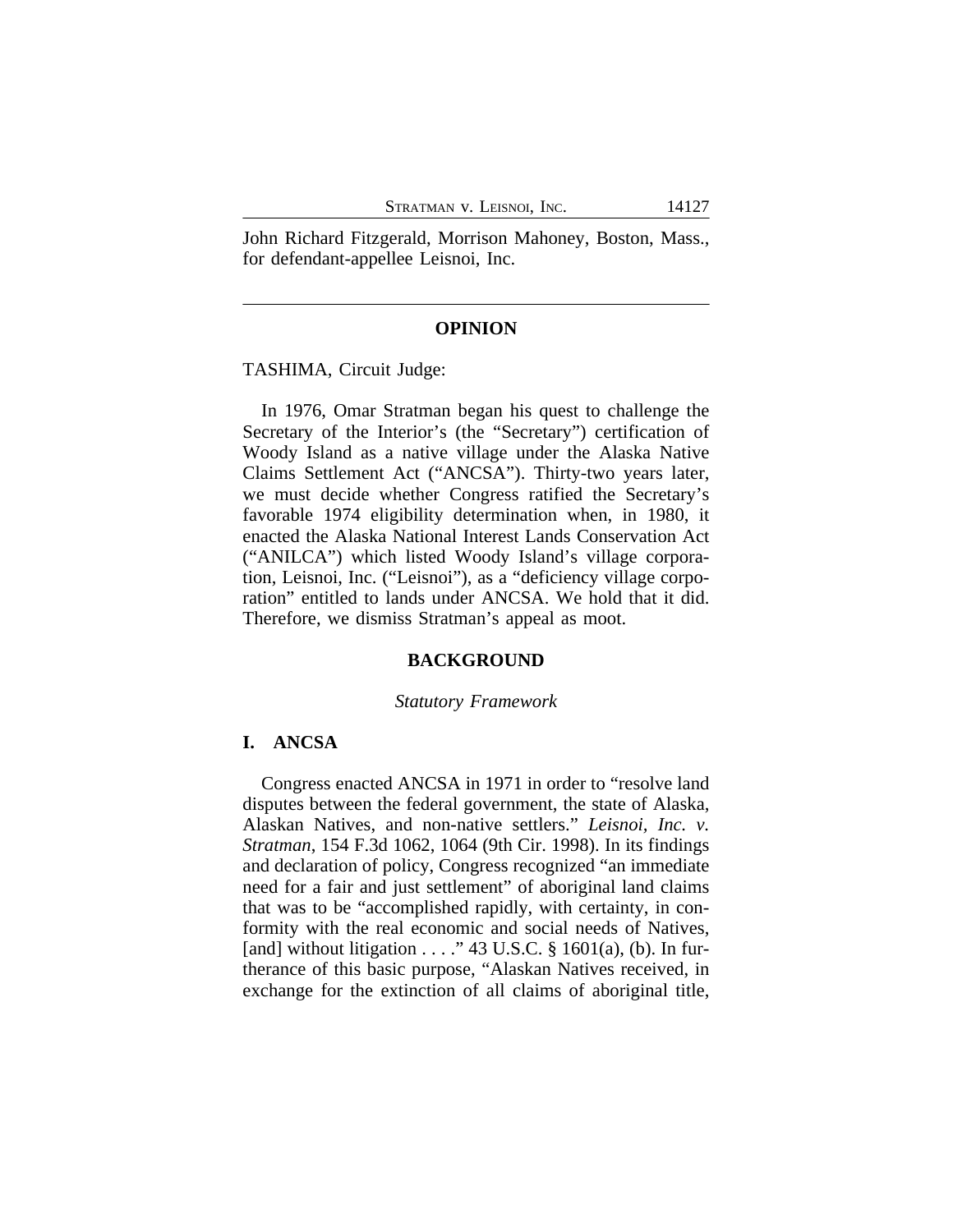approximately forty-four million acres of land and nearly \$1 billion in federal funds." *Leisnoi*, 154 F.3d at 1064. These resources were distributed amongst thirteen "Regional Corporations," groups of Natives unified by a "common heritage and sharing common interests[,]" 43 U.S.C. § 1606(a), and an unspecified number of "Village Corporations," corporate entities based around native villages. 43 U.S.C. § 1607. The native villages were defined to include "any tribe, band, clan, group, village, community, or association in Alaska" either listed by name or determined by the Secretary to have met certain requirements. 43 U.S.C. § 1602(c).

To qualify as a "native village" under ANCSA, the Secretary must determine that:

(A) twenty-five or more Natives were residents of an established village on the 1970 census enumeration date as shown by the census or other evidence satisfactory to the Secretary, who shall make findings of fact in each instance; and

(B) the village is not of a modern and urban character, and a majority of the residents are Natives.

43 U.S.C. § 1610(b)(2). Department of the Interior ("DOI") regulations establish procedures for determining village eligibility, and initially envisioned that these determinations would be made by the end of 1973; the Director of the Juneau Area Office ("Regional Director") of the Bureau of Indian Affairs ("BIA") was required to make an initial determination of eligibility not later than December 19, 1973, 43 C.F.R. § 2651.2(a)(8), and protests to the eligibility determination were barred if brought 30 days after publication of the decision, *id.* at § 2651.2(a)(9). The Regional Director was required to render a decision as to the protest within 30 days, *id.* at § 2651.2(a)(4), and appeal from that decision could be taken before the Interior Board of Land Appeals ("IBLA"), *id.*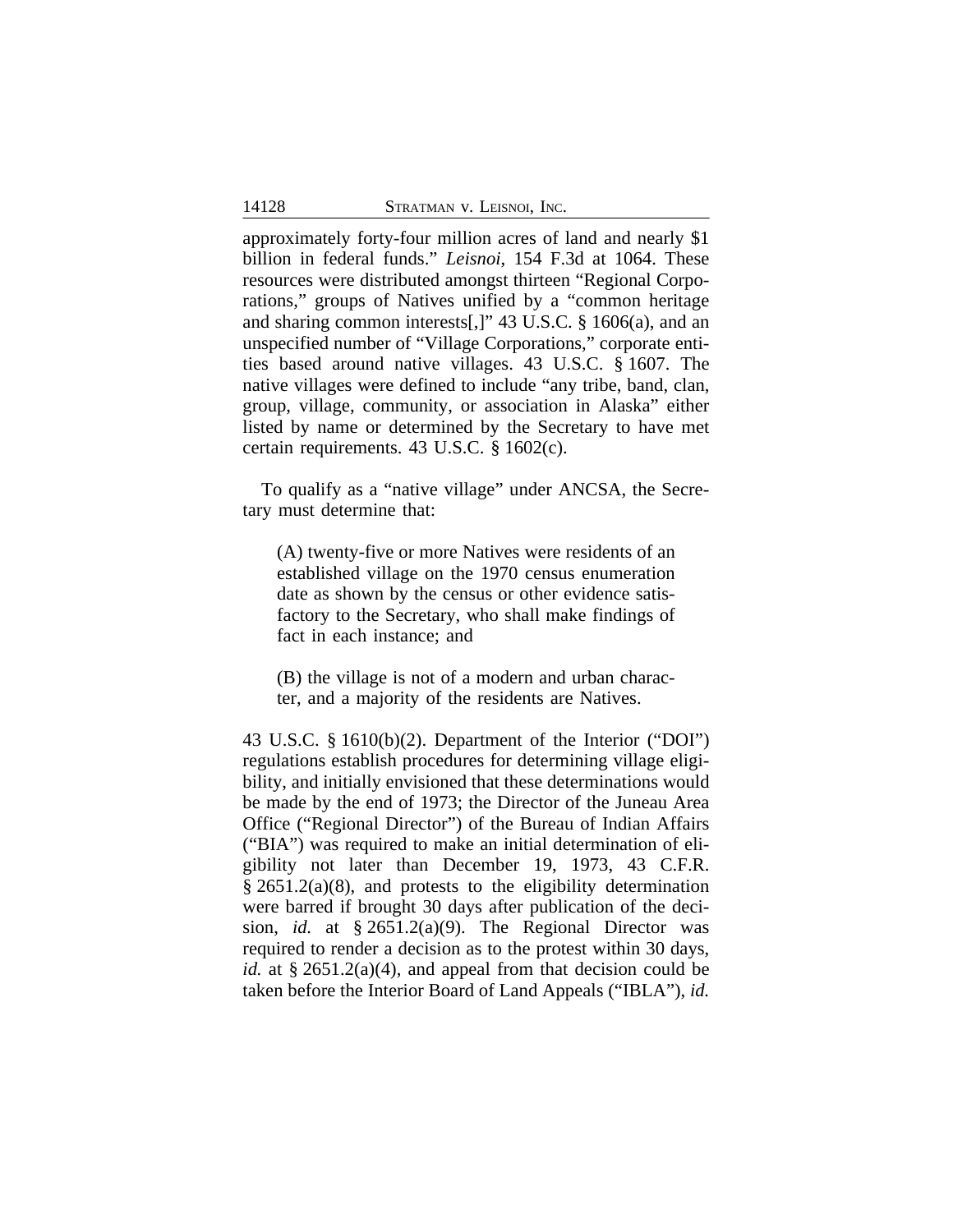at § 2651.2(a)(5). That decision would not become final until personally approved by the Secretary. *Id.*

Although ANCSA fixes the total allocation from the Federal government to village corporations at twenty-two million acres, the final allocation of land to each village corporation depends upon the distribution of Native Alaskans in eligible villages. First, the area included in the patent issued to the village corporation varies based on the number of natives residing in the village: for example, a village with twenty-five Native Alaskans is entitled to patent an area of public lands equal to 69,120 acres, while a village with a population of over 600 is entitled to 161,280 acres. *See* 43 U.S.C. § 1613(a). Next, any difference between the twenty-two million acres reserved for village corporations and the amount of land actually claimed by eligible villages as discussed above must be reallocated "on an equitable basis after considering historic use, subsistence needs, and population." 43 U.S.C. § 1611(b).**<sup>1</sup>** The final allocation of lands to eligible village corporations is therefore contingent upon the resolution of the eligibility of all other putative villages within each regional corporation. Further, the village allocations affect the computation of lands granted to the regional corporations, if the area patented to the village corporations within a regional corporation exceeds the percentage of acreage allotted to the regional corporation based on its relative size within the state. *See* 43 U.S.C.  $§ 1611(c)(1)-(2).$ 

Once a village is deemed eligible, its village corporation may select lands pursuant to 43 U.S.C. § 1611. In those situations where land selection criteria cannot be met because of a deficiency of available lands, the Secretary must "withdraw three times the deficiency from the nearest unreserved, vacant

<sup>&</sup>lt;sup>1</sup>In the current version of § 1611(b), Congress specified that this allocation was to have taken place no later than October 1, 2005. Aside from this addition, this section remains essentially unchanged from the 1971 version. *Compare* Pub. L. No. 92-203, § 12(b), 85 Stat. 688, 701 (1971).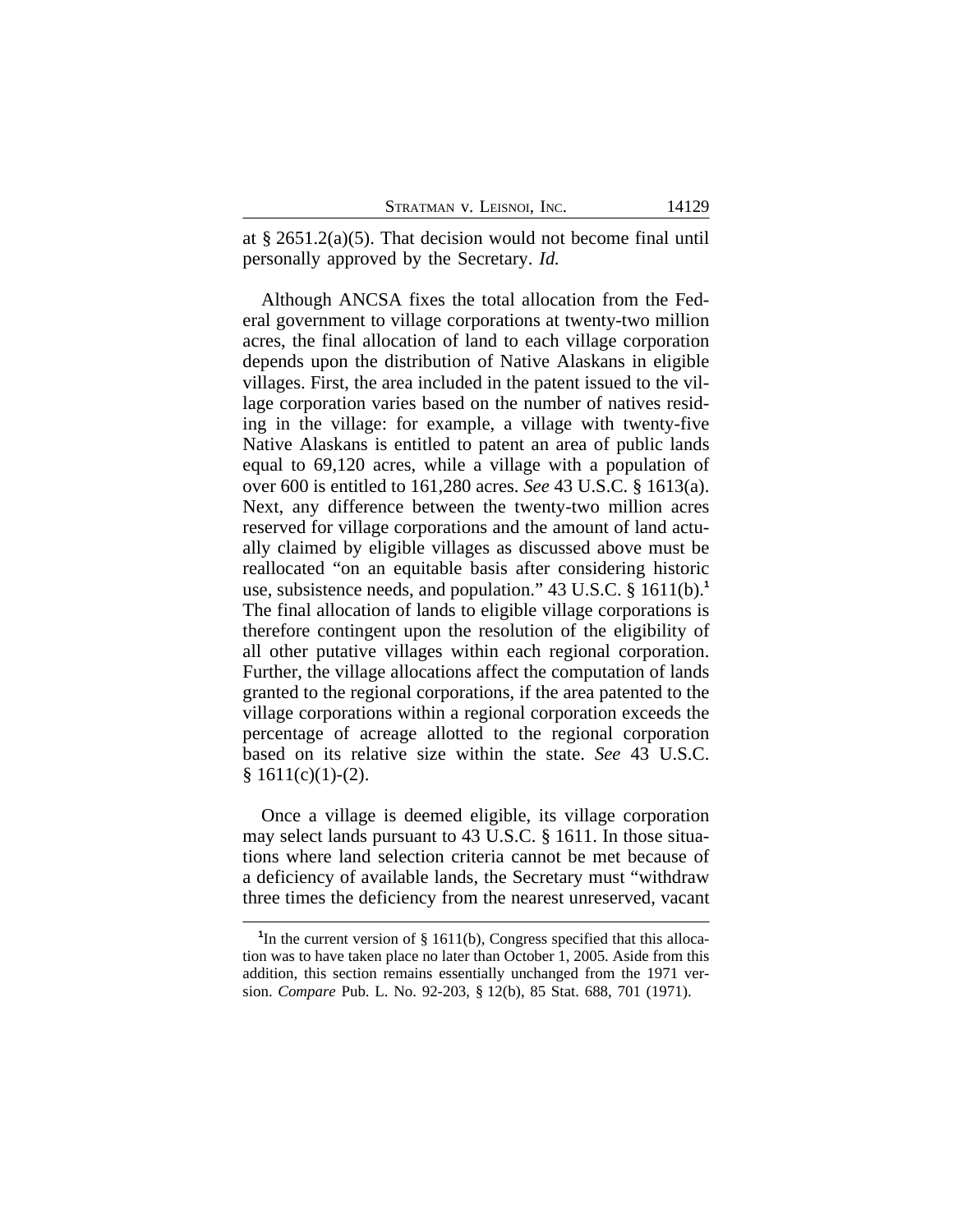and unappropriated public lands[,]" withdrawing, "insofar as possible, . . . lands of a character similar to those on which the village is located and in order of their proximity to the center of the Native village[.]" 43 U.S.C. § 1610(a)(3)(A).

The foregoing eligibility and land selection provisions of ANCSA created problems for villages within the Koniag, Inc. ("Koniag") region, Leisnoi's regional corporation, because of a shortage of available lands on Kodiak Island. A further problem for Koniag, and the village corporations in the region, was uncertainty over the status of several putative villages. In the mid- through late-1970s, eleven villages brought suits challenging ineligibility determinations made by the Secretary. *See Koniag, Inc. v. Andrus*, 580 F.2d 601, 603-04 (D.C. Cir. 1978). Congress addressed these problems in ANILCA.

# **II. ANILCA**

Although ANILCA is generally concerned with the designation, disposition, and management of land for environmental preservation purposes, *see* ANILCA, Pub. L. No. 96-487, § 101, 94 Stat. 2371, 2374-75, (codified at 16 U.S.C. § 3101), part of ANILCA is devoted to the implementation and cleanup of ANCSA. In particular, Part A of Title XIV includes amendments to ANCSA, and Part B contains "Other Related Provisions." *See* 94 Stat. 2374 (Table of Contents). Those provisions resolve extant membership, land, and village status questions. *See id.* Section 1427 concerned issues specific to Koniag and was referred to as the "Koniag Amendment."

Section 1427(a) contains several definitions relevant to this dispute. Because of the deficiency of available lands on Kodiak island, the Koniag villages had been previously assigned deficiency lands on the Alaska Peninsula by the Secretary. These lands, described as "Deficiency village acreage on the Alaska Peninsula," were defined as "the aggregate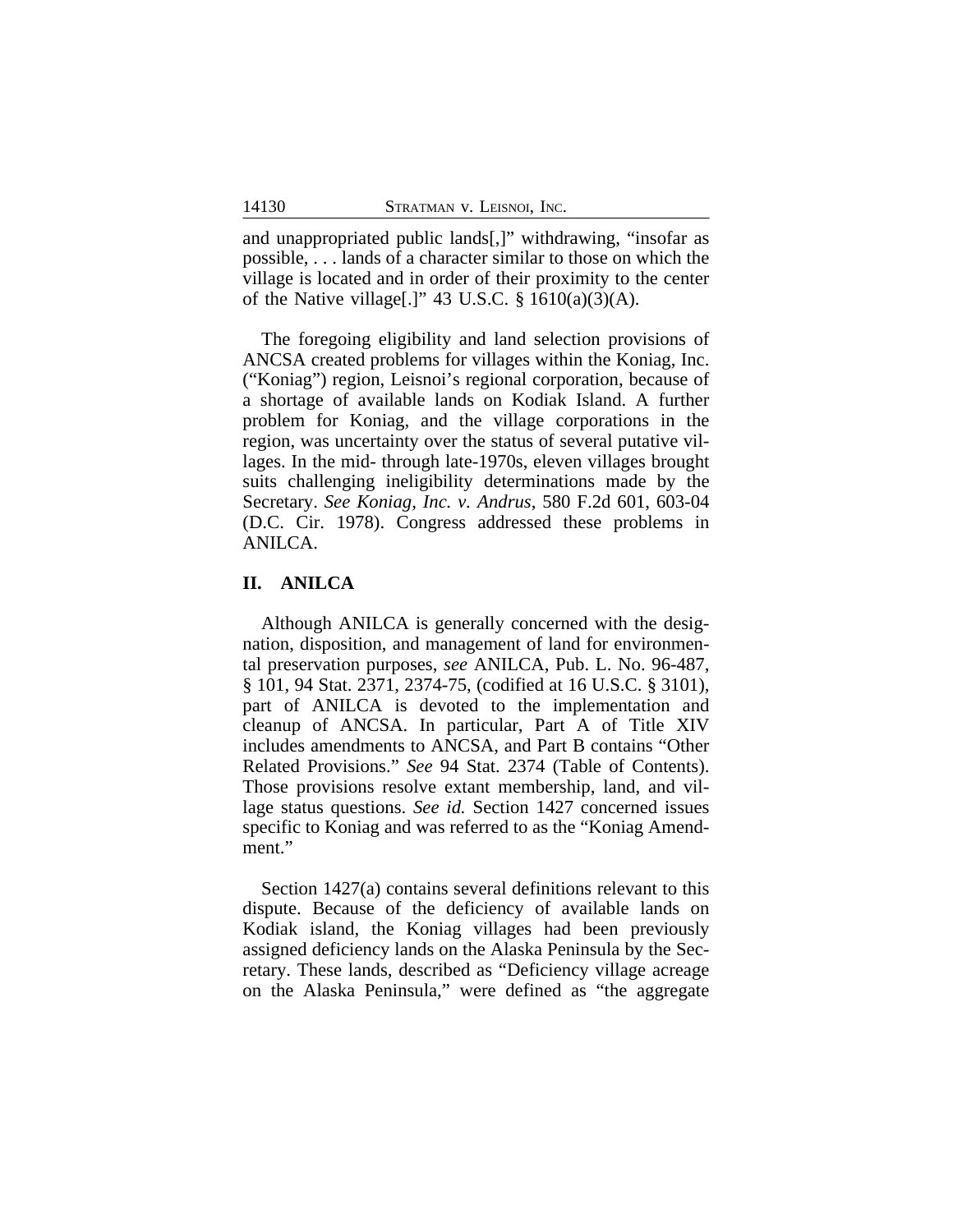number of acres of public land to which 'Koniag deficiency Village Corporations' are entitled under section 14(a) [43 U.S.C. § 1613]  $\ldots$  " § 1427(a)(2), 94 Stat. 2518. The subsection also defined "Koniag deficiency village corporation" explicitly to include Leisnoi. *See* § 1427(a)(4), 94 Stat. 2519 (" 'Koniag deficiency village corporation' means any or all of the following: . . . Lesnoi, Incorporated[.]"). Another definition made Leisnoi eligible, upon Koniag's designation, to receive land under § 12(b) of ANCSA, 43 U.S.C. § 1611(b), as a "village corporation[] listed . . . above[.]"  $\S$  1427(a)(5).

Subsection (b) contains several relevant substantive provisions. First, it provides that "[i]n full satisfaction of . . . the right of each Koniag Deficiency Village Corporation to conveyance under [ANCSA] of the surface estate of deficiency village acreage on the Alaska Peninsula . . . and in lieu of conveyances thereof otherwise, the Secretary of the Interior shall, under the terms and conditions set forth in this section, convey . . . lands on Afognak Island . . . ." § 1427(b)(1), 94 Stat. 2519-20. Pursuant to this exchange of lands on Afognak Island for those on the Alaska Peninsula, the claims of the deficiency villages and Koniag to lands on the Peninsula would be extinguished, all claims arising under ANCSA or this section of ANILCA relating to this transaction would be barred, and the land would be included within the Alaska Peninsula Wildlife Refuge. § 1427(b)(3), 94 Stat. 2522.

Subsection (e) resolves an ongoing legal dispute involving the eligibility challenges by the eleven villages. *See Koniag*, 580 F.2d at 601. By releasing the United States and its agents from all prior claims arising under ANCSA, they would "be deemed an eligible village" under ANCSA. § 1427(e)(1), 94 Stat. 2525. Finally, subsection (f) provides that "[a]ll conveyances made by reason of this section shall be subject to the terms and conditions of [ANCSA] as if such conveyances (including patents) had been made or issued pursuant to that Act." § 1427(f), 94 Stat. 2526.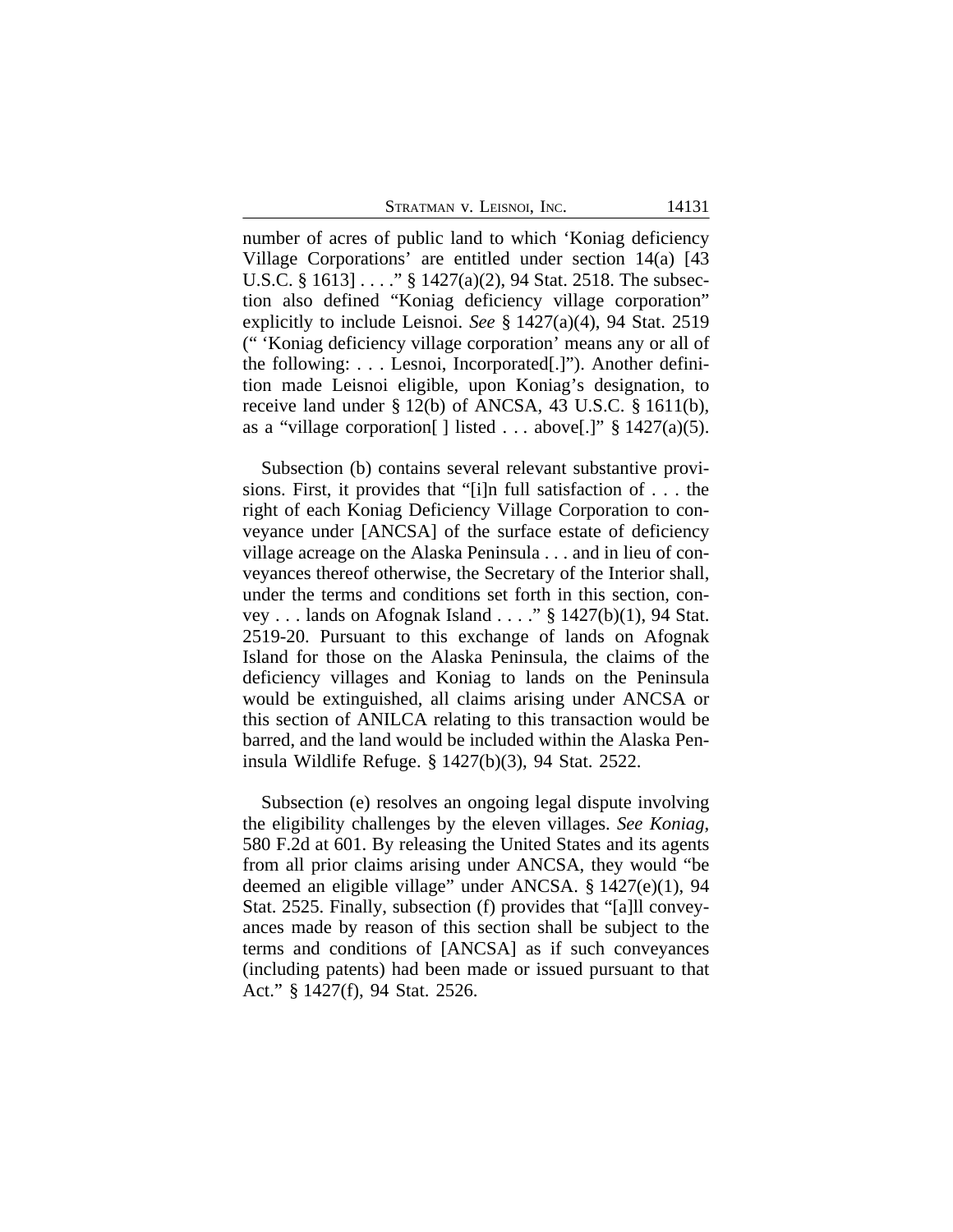Section 1412, in Part A of Title XIV, states that, "[e]xcept as specifically provided in this Act, (i) the provisions of [ANCSA] are fully applicable to this Act, and (ii) nothing in this Act shall be construed to alter or amend any of such provisions."

# *Procedural History*

In 1976, Stratman and several other plaintiffs filed suit in the District of Alaska, seeking to enjoin the Secretary from issuing lands to three villages on or around Kodiak Island, one of which was Woody Island, on the ground that the villages did not satisfy ANCSA's certification requirements. This action, No. CV 76-132, has been referred to by the parties as the decertification action.

The district court initially dismissed the claims made by the plaintiffs asserting recreational use of Woody Island because those plaintiffs did not exhaust their administrative remedies under 43 C.F.R. § 2651. *Kodiak-Aleutian Chapter of the Alaska Conservation Soc'y v. Kleppe*, 423 F. Supp. 544, 546 (D. Alaska 1976). However, Stratman and another plaintiff, Toni Burton, avoided dismissal on the ground that, as the owners of grazing leases potentially affected by Leisnoi's land selections, they were entitled to actual notice of Woody Island's certification. Leisnoi later mooted Stratman's action by relinquishing all claims to the land involving the grazing leases, *see Stratman v. Andrus*, 472 F. Supp. 1172, 1173 (D. Alaska 1979), and the district court dismissed Stratman's claim on that basis. *Id.* at 1174. This court reversed the district court, holding that Stratman's claim was not barred by a failure to exhaust administrative remedies because he was not given actual notice of the certification, and that he still had standing to sue on the basis of his alleged recreational use. *Stratman v. Watt*, 656 F.2d 1321, 1324-25 (9th Cir. 1981). We remanded to provide Stratman with the opportunity to pursue his administrative remedies. *Id.* at 1326.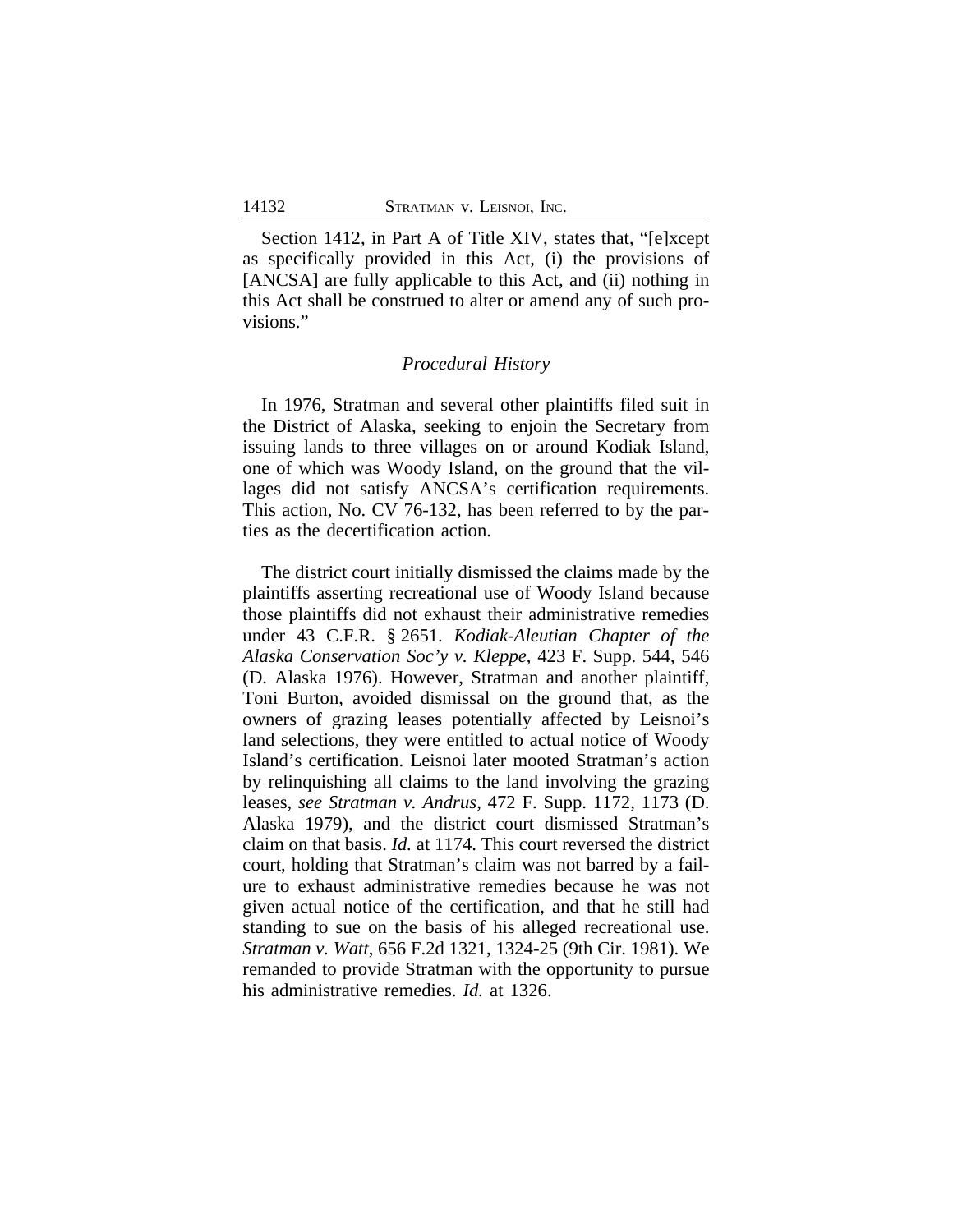| Stratman v. Leisnoi, Inc. |  |  |
|---------------------------|--|--|
|---------------------------|--|--|

On remand, in 1982, the parties entered into a settlement agreement. The failure of the parties to abide by the terms of the settlement agreement eventually resulted in our determination that Stratman could reopen the decertification action in federal court. *Stratman v. Leisnoi*, 1994 WL 681071, at \*4 (9th Cir. Dec. 5, 1994). The district court concluded that the matter was not ripe for judicial review without a formal determination on the merits of Stratman's claims by the agency. It therefore remanded the matter to the IBLA and dismissed Stratman's action.

Following remand, a hearing was held on Woody Island's eligibility. The administrative law judge issued an opinion on October 13, 1999, concluding with three findings:

(1) The alleged Village did not have 25 or more Native residents on April 1, 1970, (2) The alleged Village, as of April 1, 1970, was not an established Native village and did not have an identifiable physical location evidenced by occupancy consistent with the Natives' own cultural patterns and life-style, and (3) Less than 13 enrollees to the alleged Village used it during 1970 as a place where they actually lived for a period of time.

Three years later, the IBLA affirmed the merits of Stratman's claim. 157 I.B.L.A. 302 (2002).

Shortly thereafter, Stratman filed the instant action. In the meantime, however, Leisnoi petitioned the Secretary for review of the IBLA decision pursuant to 43 C.F.R. § 2651.2(a)(5) (providing that "[d]ecisions of the Board on village eligibility appeals are not final until personally approved by the Secretary"), and 43 C.F.R.  $\S$  4.5(a)(2) (granting the Secretary authority to "review any decision of any employee or employees of the Department . . . to reconsider a decision  $\ldots$ ." ).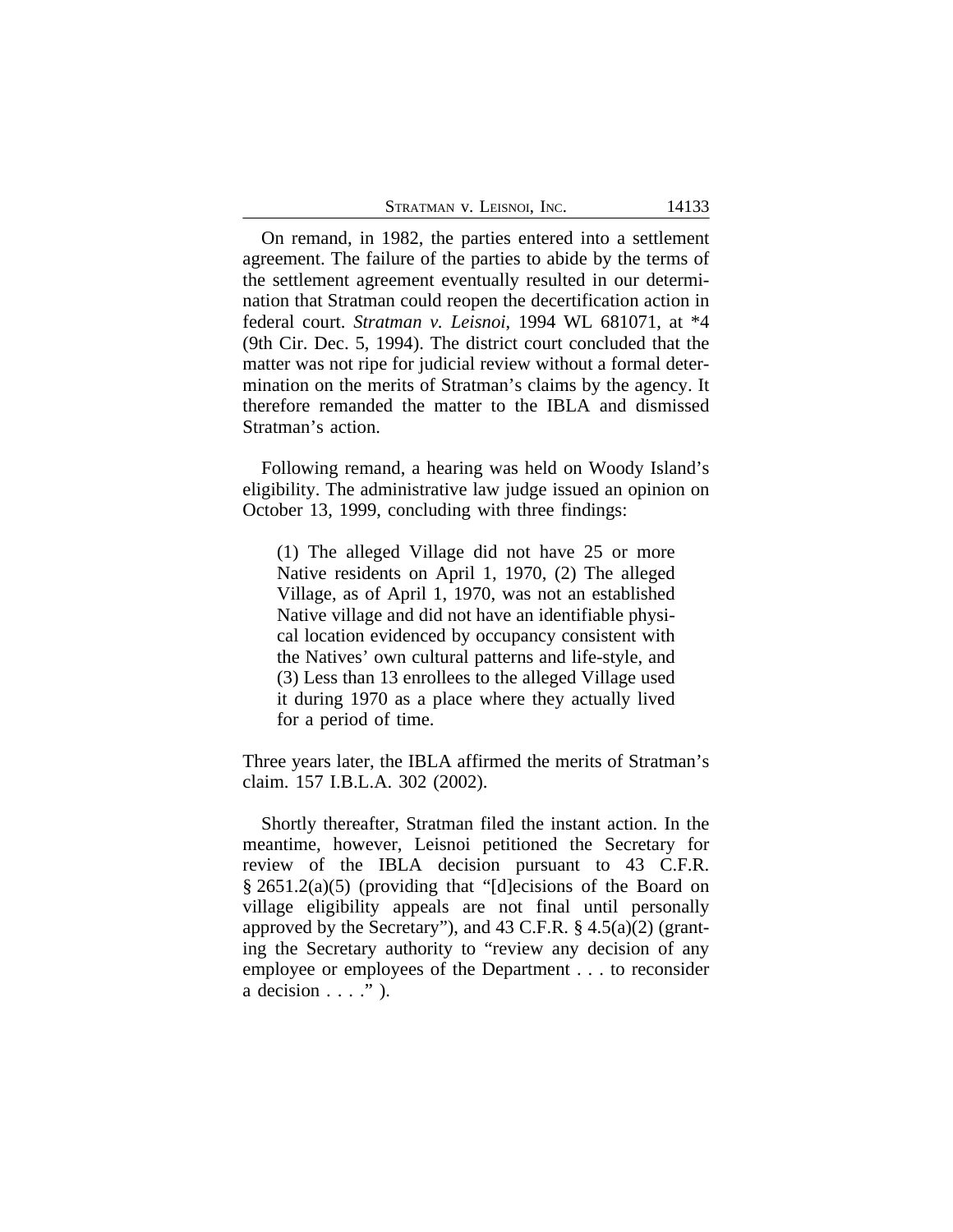On December 11, 2006, the Office of the DOI Solicitor issued a memorandum reviewing the 2002 decision of the IBLA. The Solicitor concluded that § 1427 of ANILCA ratified the eligibility determination of the Secretary, and thus mooted Stratman's challenge to Leisnoi's certification. The Solicitor first observed that § 1427 was "quite clear" in treating Leisnoi as an eligible village. To the extent that the statute was ambiguous, the Solicitor resolved the ambiguity in favor of Leisnoi in light of Congress' desire to resolve the land entitlements of Koniag as soon as practicable. The Secretary adopted the Solicitor's memorandum as his own decision and "disapprove[d] the decision of the IBLA."

Following the issuance of the Secretary's decision in late 2006, Stratman filed a third amended complaint in which he sought enforcement of the IBLA's 2002 decision. On September 26, 2007, the district court granted the Secretary, Leisnoi, and Koniag's (collectively, the "defendants") motion to dismiss on the ground that § 1427 of ANILCA ratified the Secretary's 1974 eligibility determination, rendering Stratman's action moot. Stratman timely appealed.

# **STANDARD OF REVIEW**

We review *de novo* the district court's dismissal of a complaint under Fed. R. Civ. P. 12(b)(1). *Wah Chang v. Duke Energy Trading & Mktg*.*, LLC*, 507 F.3d 1222, 1225 (9th Cir. 2007). Federal jurisdiction over this case depends on whether ANILCA § 1427 has rendered Stratman's administrative challenge moot. We review this question of statutory interpretation *de novo*. *See Alaska Wildlife Alliance v. Jensen*, 108 F.3d 1065, 1069 (9th Cir. 1997).

# **ANALYSIS**

"[I]f an event occurs while a case is pending on appeal that makes it impossible for the court to grant 'any effectual relief whatever' to a prevailing party, the appeal must be dis-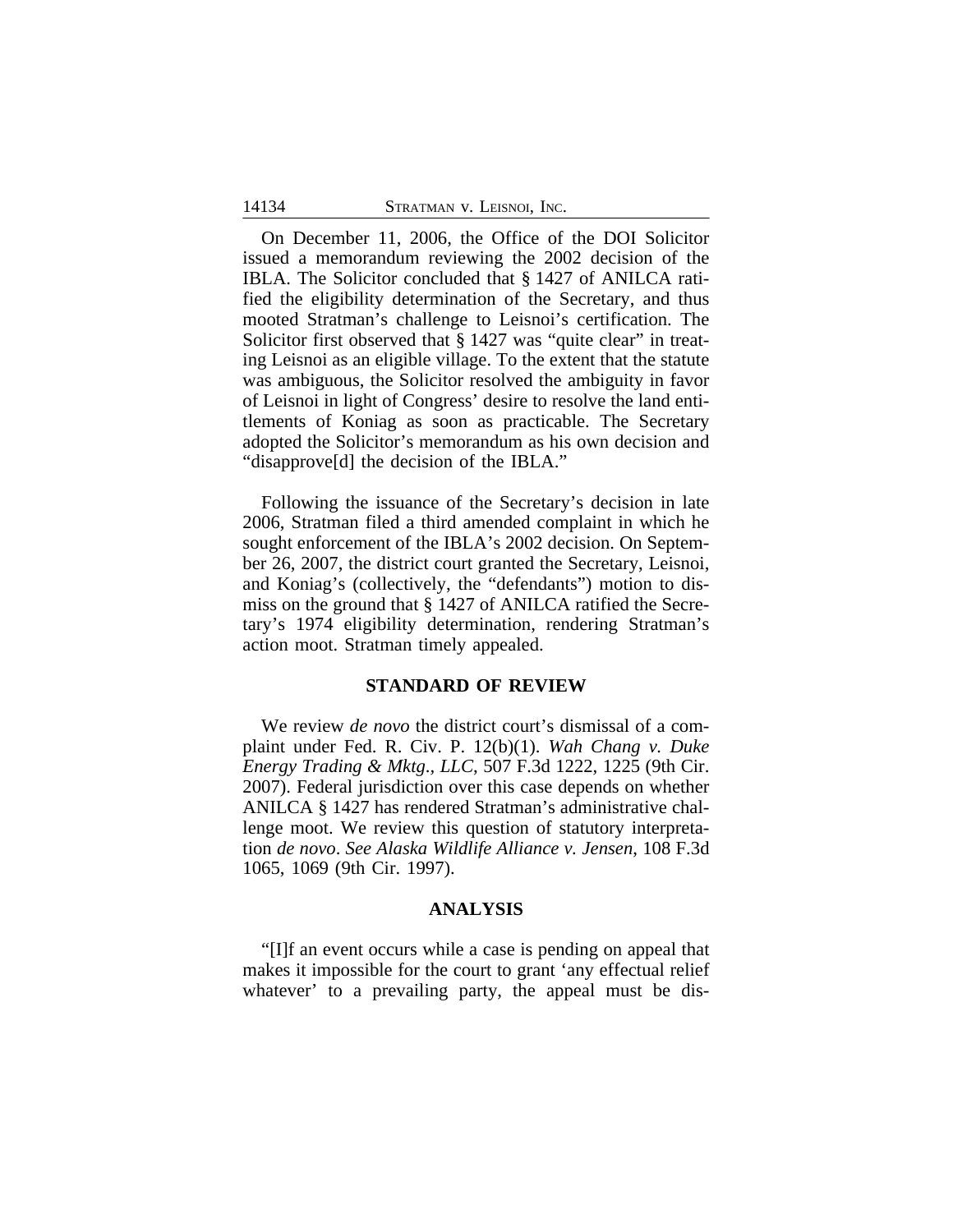missed." *Church of Scientology v. United States*, 506 U.S. 9, 12 (1992) (quoting *Mills v. Green*, 159 U.S. 651, 653 (1895)). We have repeatedly recognized that the enactment of a new law that resolves the parties' dispute during the pendency of an appeal renders the case moot. *See, e.g.*, *Consejo de Desarrollo Economico de Mexicali, A.C. v. United States*, 482 F.3d 1157, 1168 (9th Cir. 2007) (interpreting relevant provisions of the Tax Relief and Health Care Act of 2006 to exempt a canal lining project from statutory environmental claims); *Qwest Corp. v. City of Surprise*, 434 F.3d 1176, 1181 (9th Cir. 2006). Here, the defendants contend that § 1427 of ANILCA had the effect of designating Leisnoi as an eligible village corporation and conveying land to Leisnoi, thereby ratifying the Secretary's eligibility determination and rendering moot Stratman's challenge. Stratman, on the other hand, contends that § 1427 is a land withdrawal and selection provision that *merely identified* Leisnoi as a village whose land selection might change *if* it satisfied the eligibility requirements of ANCSA. We agree with the defendants.

# **I. Congressional intent**

# A. *Statutory language and framework*

When interpreting a statute, we must first "determine whether the language at issue has a plain and unambiguous meaning with regard to the particular dispute in the case." *Texaco Inc. v. United States*, 528 F.3d 703, 707 (9th Cir. 2008) (citation and quotation marks omitted). Along with the specific provisions at issue, we examine "the structure of the statute as a whole, including its object and policy." *Consejo de Desarrollo Economico*, 482 F.3d at 1168 (citation and quotation marks omitted). "In viewing the statutory context, we attempt to give effect, if possible, to every clause and word of a statute . . . ." *Id.* (internal citation and quotation marks omitted). We therefore turn to § 1427 and other related provisions of ANILCA.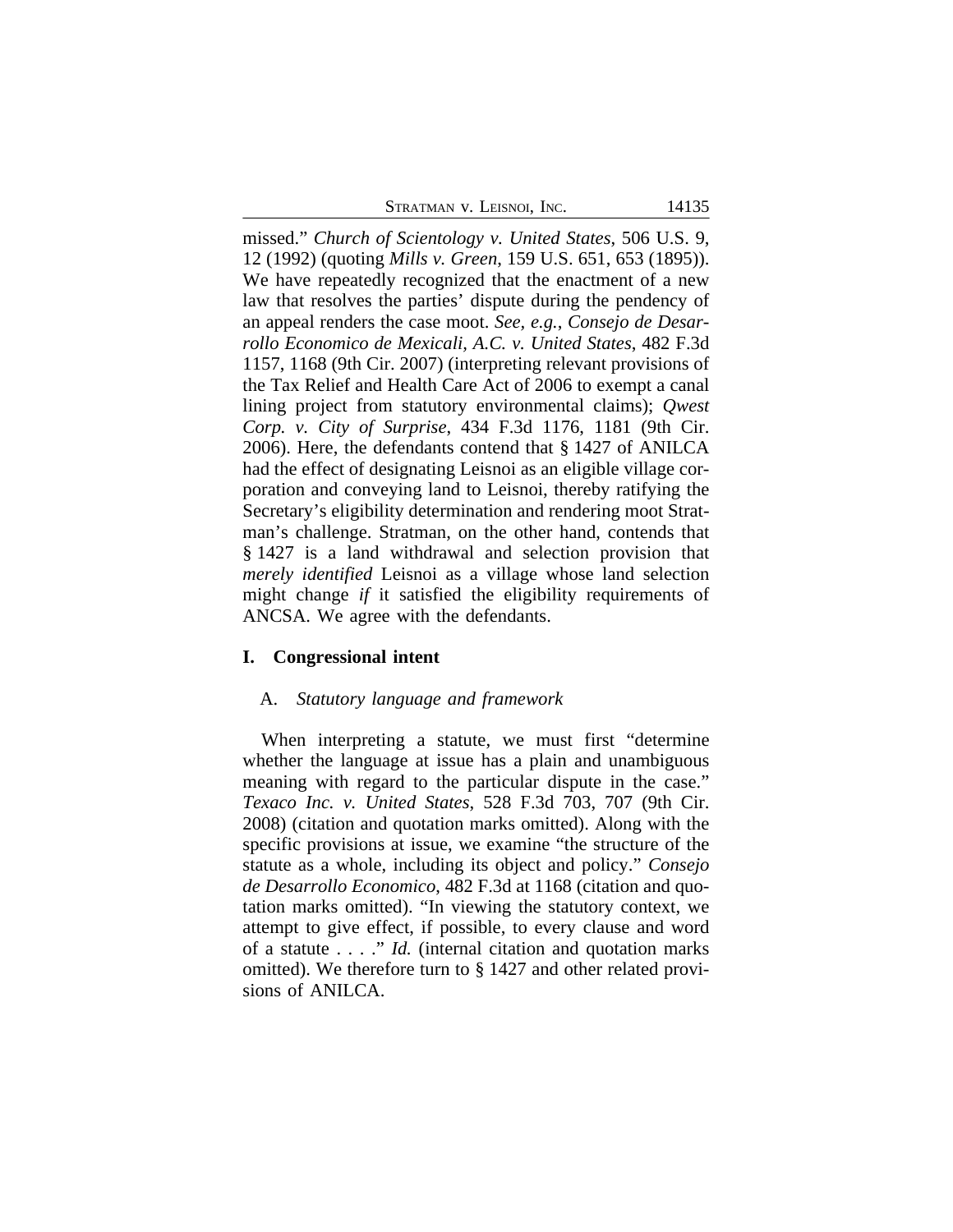**[1]** Section 1427, titled "Koniag Village and Regional Corporation lands," falls within the portion of ANILCA devoted to the resolution of issues specific to villages and regional corporations. In support of their position, the defendants point to § 1427(a), which defines "[d]eficiency village acreage on the Alaska Peninsula" as "the aggregate number of acres of public land to which 'Koniag deficiency Village Corporations' are *entitled*, under section 14(a) of [ANCSA]," § 1427(a)(2) (emphasis added), and "Leisnoi, Incorporated" as a "Koniag deficiency village corporation . . . ." § 1427(a)(4). Section 14(a) of ANCSA, 43 U.S.C. § 1613(a), entitles eligible village corporations to a patent for surface estates. To the extent that a shortage of land exists around the village,  $\S 11$  of ANCSA, 43 U.S.C.  $\S 1610(a)(3)$ , requires the Secretary to withdraw deficiency acreage from the nearest unappropriated public lands of a similar character. Under ANCSA, a village logically must be deemed eligible before the problem of land deficiency can possibly arise. The fact that § 1427 identifies Leisnoi as a Koniag deficiency village corporation and further indicates that such deficiency village corporations are entitled to land under ANCSA is strong evidence of Congress' intent to treat Leisnoi as an eligible village.

**[2]** Section 1427(b) goes on to state that "[i]n *full satisfaction* of . . . the *right* of each Koniag Deficiency Village Corporation to conveyance under [ANCSA] of the surface estate of deficiency village acreage on the Alaska Peninsula . . . the Secretary of the Interior shall . . . convey . . . the surface estate of . . . public lands on Afognak Island . . . ."  $\S$  1427(b)(1) (emphasis added). Under the plain language of the statute, then, Leisnoi is *entitled*, § 1427(a)(2), and has the *right*,  $§ 1427(b)(1)$ , to public land under  $§ 14(a)$  of ANCSA. This language inexorably leads to the conclusion that Congress intended to treat Leisnoi as an eligible village corporation under ANCSA. It would defy logic and common sense for Congress to deem Leisnoi entitled to deficiency lands without also implicitly having found that it was entitled to other lands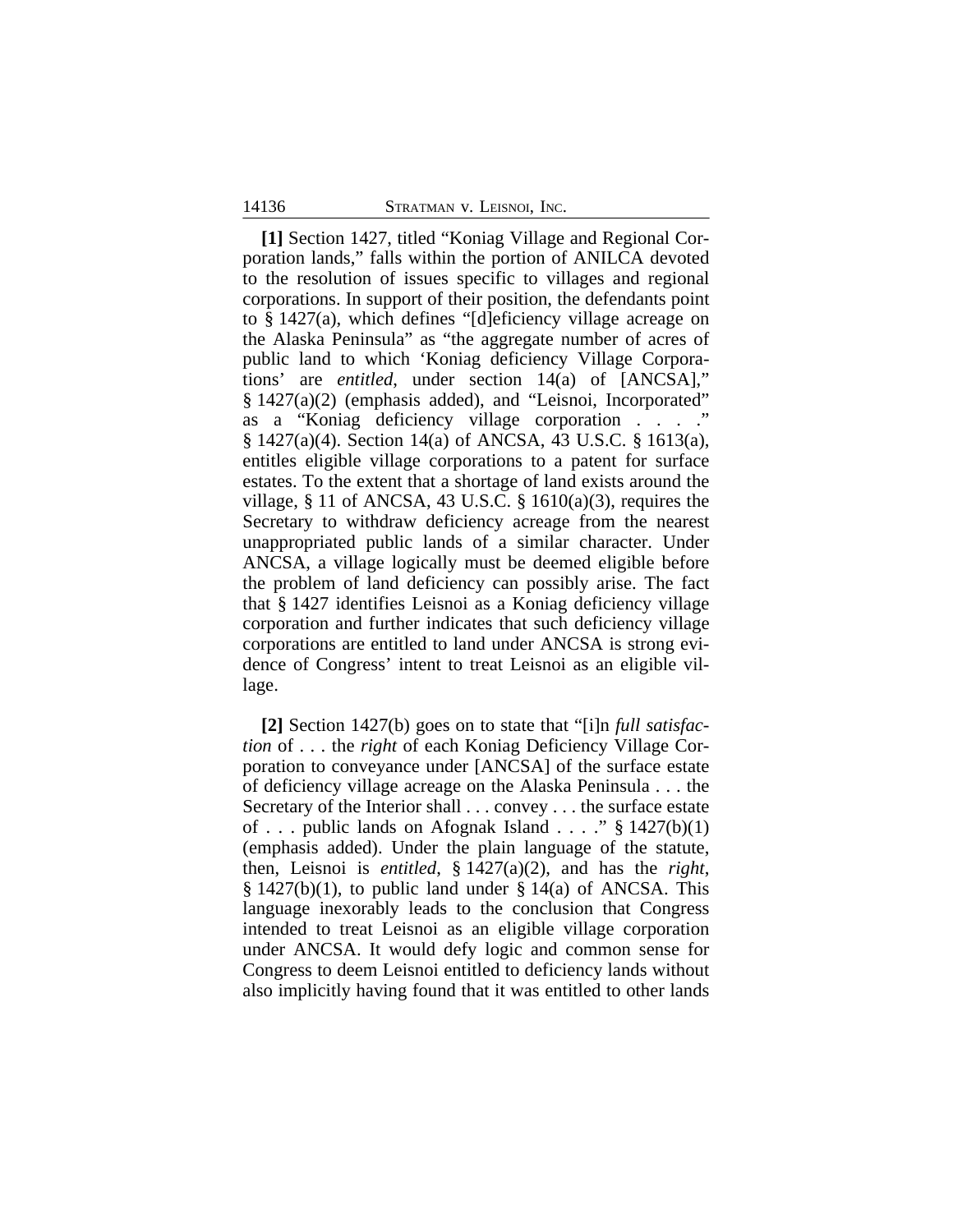under § 14(a) of ANCSA. It would also be illogical for Congress to convey lands to an ineligible village corporation. Further, Congress identified only one condition precedent to conveyance of land to Leisnoi: Leisnoi's acceptance of the conveyance on Afognak Island in "full satisfaction of [its] respective entitlement[ ] to conveyances . . . on the Alaska Peninsula . . . ." § 1427(b)(4). Given that Congress did not require Leisnoi to meet any additional requirements to acquire land under ANCSA, it follows that Congress intended to treat Leisnoi as an eligible village, and granted it the right to land as such.

Stratman contends that the plain language of § 1427 incorporates the eligibility requirements of ANCSA. He argues that because there is no apparent conflict between § 1427's land exchange and entitlement provisions and ANCSA § 11(b)(3)'s, 43 U.S.C. § 1610(b)(3), village eligibility requirements, effect can be given to both. This approach puts the cart before the horse: he says that because the statutes *can* be read together, that Congress must have *intended* his interpretation. Yet, such an intent would appear to conflict with the unqualified declaration that Leisnoi is a deficiency village corporation, and with the fact that § 1427 does not explicitly incorporate ANCSA's eligibility requirements.

**[3]** Stratman raises several other arguments in support of his position based on the overall structure of the statute. First, he points to § 1427(f), which provides that "[a]ll conveyances made by reason of this section shall be subject to the terms and conditions of [ANCSA] as if such conveyances (including patents) had been made or issued pursuant to that Act." He notes that § 14(a) of ANCSA, 43 U.S.C. § 1613(a), provides for the issuance of a patent to village corporations "which the Secretary finds [are] qualified for land benefits under [ANCSA]." Because a conveyance under ANCSA can only be made after a finding of eligibility, he argues that  $\S 1427(f)$ first requires a finding of eligibility. Unfortunately, this interpretation ignores the explicit language of § 1427(f). By its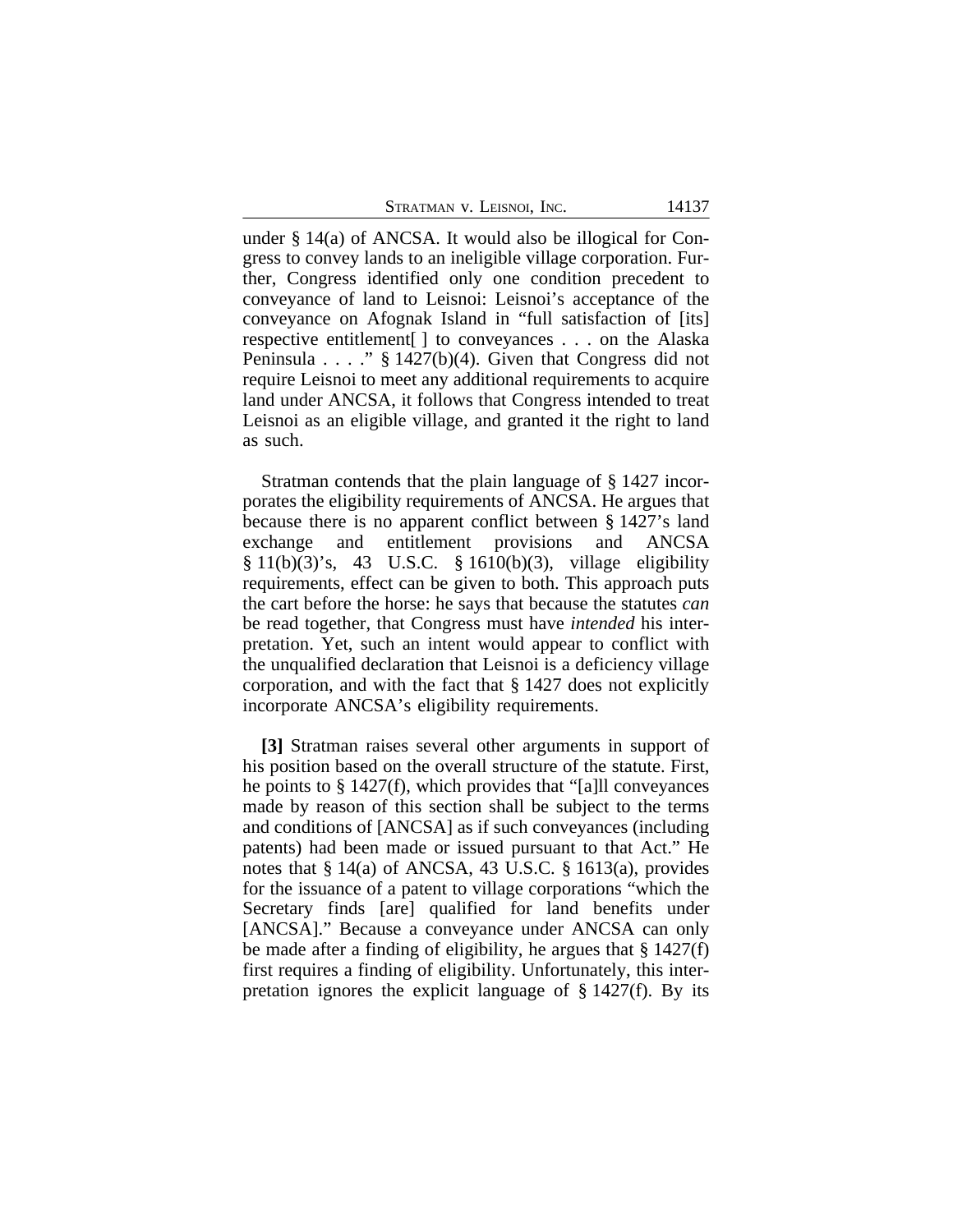own terms, the subsection is limited to "conveyances," not eligibility determinations. Further, the above-quoted provision in ANCSA which incorporates the Secretary's eligibility determination is a dependent adverbial clause: the language discussing eligibility does not govern the conveyance, but only specifies when the conveyances may occur. As such, that language does not necessarily pertain to the "ma[king] or issu[ing]" of conveyances "pursuant to [ANCSA]." § 1427(f).

**[4]** Stratman next argues if Congress had intended to exempt Leisnoi from meeting ANCSA's eligibility requirements, it would have done so explicitly: Congress clearly knew how to make exceptions to ANCSA's eligibility requirements, as it did with the seven villages which brought challenges to the Secretary's finding of ineligibility as to those villages. *See Koniag*, 580 F.2d at 601 (involving challenges brought by the ineligible Koniag villages). In § 1427(e), Congress allowed those villages to "be deemed an eligible village under [ANCSA]" if it released the United States from its prior claims brought under the act. §§ 1427(e)(1), (2). This argument cuts both ways: on the one hand, Congress could have included clear language that deemed Leisnoi eligible despite any failure to meet the eligibility requirements; on the other, the fact that Congress did not make an exception for Leisnoi, and instead listed it as a deficiency village, implies that Congress already deemed it an eligible village.**<sup>2</sup>**

**[5]** Finally, Stratman contends that § 1412, which provides that "[e]xcept as specifically provided in this Act, (i) the provisions of [ANCSA] are fully applicable to this Act, and (ii)

**<sup>2</sup>**Stratman also contends that the definitions of "Koniag village" and "Koniag Village Corporation" incorporate ANCSA's definitions of villages and village corporations, thus reaffirming the viability of ANCSA's certification requirements. *Compare* §§ 1427(a)(7), (8) *with* 43 U.S.C. §§ 1602(c), 1607. It is not immediately clear, however, that these definitions apply to Leisnoi, which was specifically identified as a deficiency village corporation under a different definition. *See* § 1427(a)(4).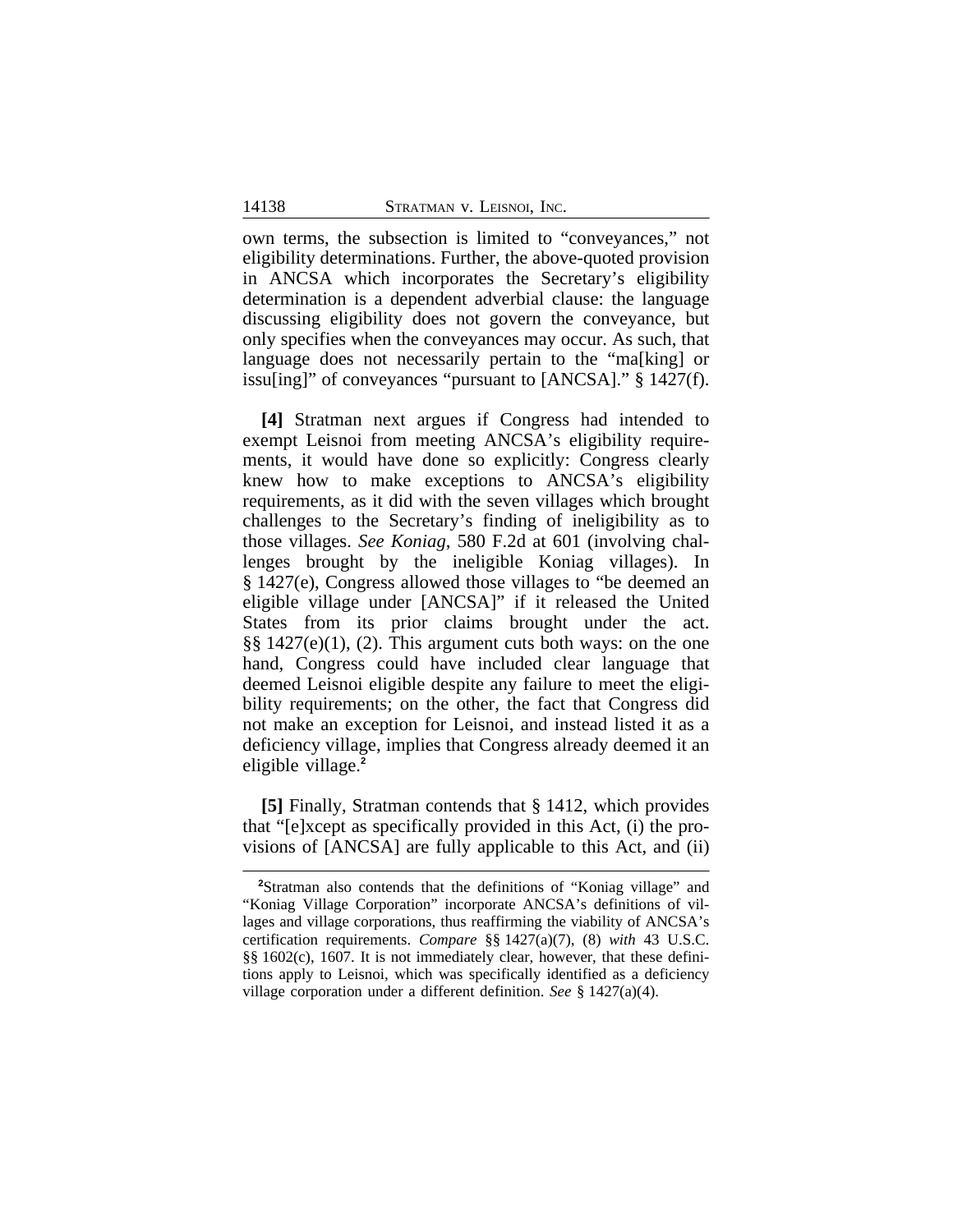nothing in this Act shall be construed to alter or amend any of such provisions[,]" expressly indicates that ANCSA's provisions apply absent a specific statement to the contrary. The deviations from ANCSA in § 1427, however, are specific enough to satisfy this "specific statement" requirement: a Congressional determination that Leisnoi is a village corporation exempts Leisnoi from having to satisfy ANCSA's eligibility requirements. Part B of Title XIV contains not only § 1427, resolving issues involving the Koniag region, but sections related to the specific needs of thirteen other regional or village corporations. *See* 94 Stat. 2374 (Table of Contents). The need explicitly to disclaim the requirements of ANCSA when referring to each specific transaction would be unduly burdensome, and a quick glance at the various provisions indicates that Congress did not do so in all cases. *See, e.g.*, §§ 1431(b), (c) (providing for an exchange of land between the United States and the Arctic Slope Regional Corporation without mentioning ANCSA). Moreover, in its section-bysection analysis, the Senate Committee on Energy and Natural Resources characterized § 1412 as a general "savings clause" preserving the validity of ANCSA's requirements. *See* S. Rep. No. 96-413, at 314 (1980), *as reprinted in* 1980 U.S.C.C.A.N. 5070, 5258. In sum, a clause that makes the terms of an entire statute applicable to another statute does not necessarily displace a provision that specifically names Leisnoi as a deficiency village.**<sup>3</sup>**

# B. *Purpose*

**[6]** The Supreme Court observed in *Amoco Products Co. v. Gambell,* 480 U.S. 531 (1987), that "ANILCA's primary pur-

**<sup>3</sup>** In his reply brief, Stratman contends that the two-year statute of limitations added to ANCSA by § 902 of ANILCA, codified at 43 U.S.C. § 1632, indicates that Congress left the door open to challenges of the Secretary's eligibility determinations under ANCSA. Be that as it may, what is at issue here is not the Secretary's 1974 eligibility determination, but Congress's decision to refer to Leisnoi as a deficiency village corporation. Thus, Stratman's argument misses the point.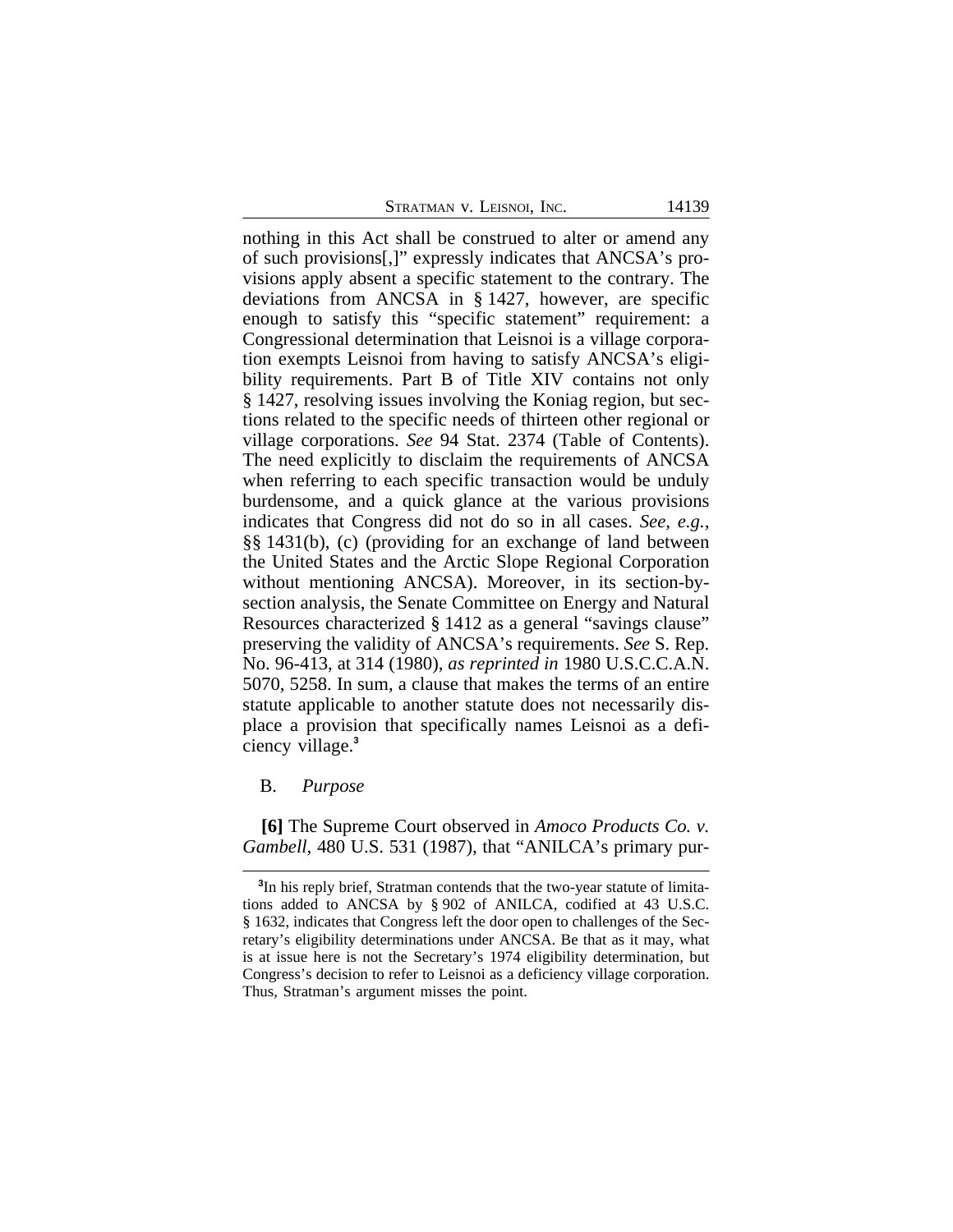pose was to complete the allocation of federal lands in the State of Alaska, a process begun with the Statehood Act in 1958 and continued in 1971 in ANCSA." *Id.* at 549 (footnote omitted) (citing ANILCA § 101). Referring specifically to Title XIV, of which § 1427 is a part, the Court stated that "[t]he Act also provided means to facilitate and expedite the conveyance of federal lands within the State to . . . Alaska Natives under ANCSA." *Id.* at 550. This purpose is reflected in the Senate Committee's summary of Title XIV, which it described as designed to "simplify administration of that Act and assure that the Natives receive full benefits which the Congress intended in the original law." 1980 U.S.C.C.A.N. 5073. Section 1427 of ANILCA calls for the exchange of deficiency lands on the Alaska Peninsula for lands on Afognak Island to take place "as soon as practicable," and sets a deadline of 60 days for Koniag to designate village corporations entitled to share the surface estate under § 12(b) of ANCSA, 43 U.S.C. § 1611(b). *See* § 1427(a)(5). The desire to facilitate a rapid land allocation supports the view that Congress intended to include Leisnoi as an eligible native village corporation, rather than leave its status uncertain.

**[7]** Based on the foregoing analysis, it is clear that Congress designated Leisnoi an eligible village without requiring that it satisfy the requirements for eligibility set out in ANCSA. We decline to wade into § 1427's unhelpful legislative history to further clarify a matter of interpretation resolved on the face of the statute. *See Consejo de Desarrollo Economico*, 482 F.3d at 1168 ("If the plain meaning of the statute is unambiguous, that meaning is controlling and we need not examine legislative history as an aid to interpretation unless the legislative history clearly indicates that Congress meant something other than what it said.") (citation and quotation marks omitted).**<sup>4</sup>**

**<sup>4</sup>**Because we conclude that Congress clearly manifested its intent on the face of the statute, we need not reach the parties' arguments concerning the deference owed to the Secretary's interpretation of ANCSA and § 1427 of ANILCA.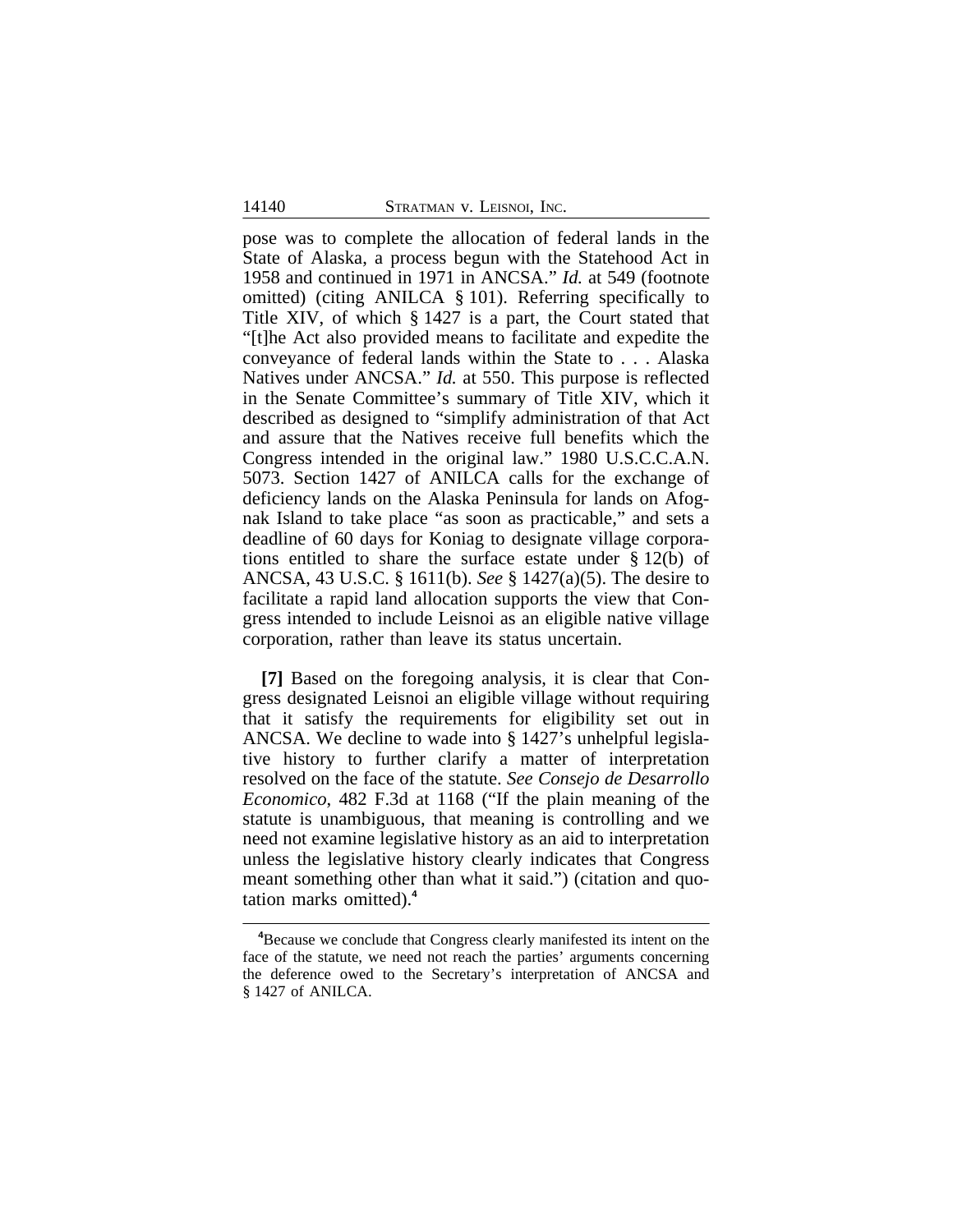## **II. Effect on the Secretary's eligibility determination**

**[8]** Congress viewed § 1427 as a cleanup measure in which it exercised its authority in order to effectuate the purposes ANCSA, irrespective of determinations made by the Secretary. Absent a constitutional impediment to the exercise of its authority, the intent of Congress to designate Leisnoi as an eligible village corporation and convey land to it as such must be given effect. The Property Clause of the Constitution gives Congress the "Power to dispose of and make all needful Rules and Regulations respecting the Territory or other Property belonging to the United States[.]" U.S. Const. art IV, § 3, cl. 2. The Supreme Court has "repeatedly observed that the power over the public land thus entrusted to Congress is without limitations." *Kleppe v. New Mexico*, 426 U.S. 529, 539 (1976) (citation, quotation marks, and alterations omitted). And we have recognized Congress' power to " 'deal with its lands precisely as an ordinary individual may deal with his . . . property. It may sell or withhold them from sale.' " *United States v. Gardner*, 107 F.3d 1314, 1318 (9th Cir. 1997) (quoting *Light v. United States,* 220 U.S. 523, 536 (1911)). Stratman does not contend, nor could he, that Congress lacked the power to patent lands to Leisnoi, or to designate Leisnoi as an eligible village if it so desired. Therefore, Congress' intent to treat Leisnoi as an eligible village corporation renders moot Stratman's challenge to Leisnoi's certification on the ground that it failed to meet ANCSA's requirements.

In *United States v. Alaska*, 521 U.S. 1 (1997), the United States and Alaska disputed ownership over certain submerged lands seaward of the low water line along the Arctic Coast within two federal reservations. *Id.* at 4-5. Under the Submerged Lands Act, enacted in 1953, and the Alaska Statehood Act, enacted in 1958, as well as the equal footing doctrine, Alaska was entitled to submerged lands extending three miles seaward from the coastline of the state. *Id.* at 5-6. One of the particular issues in dispute was whether Congress exercised its Property Clause power to prevent the lands at issue from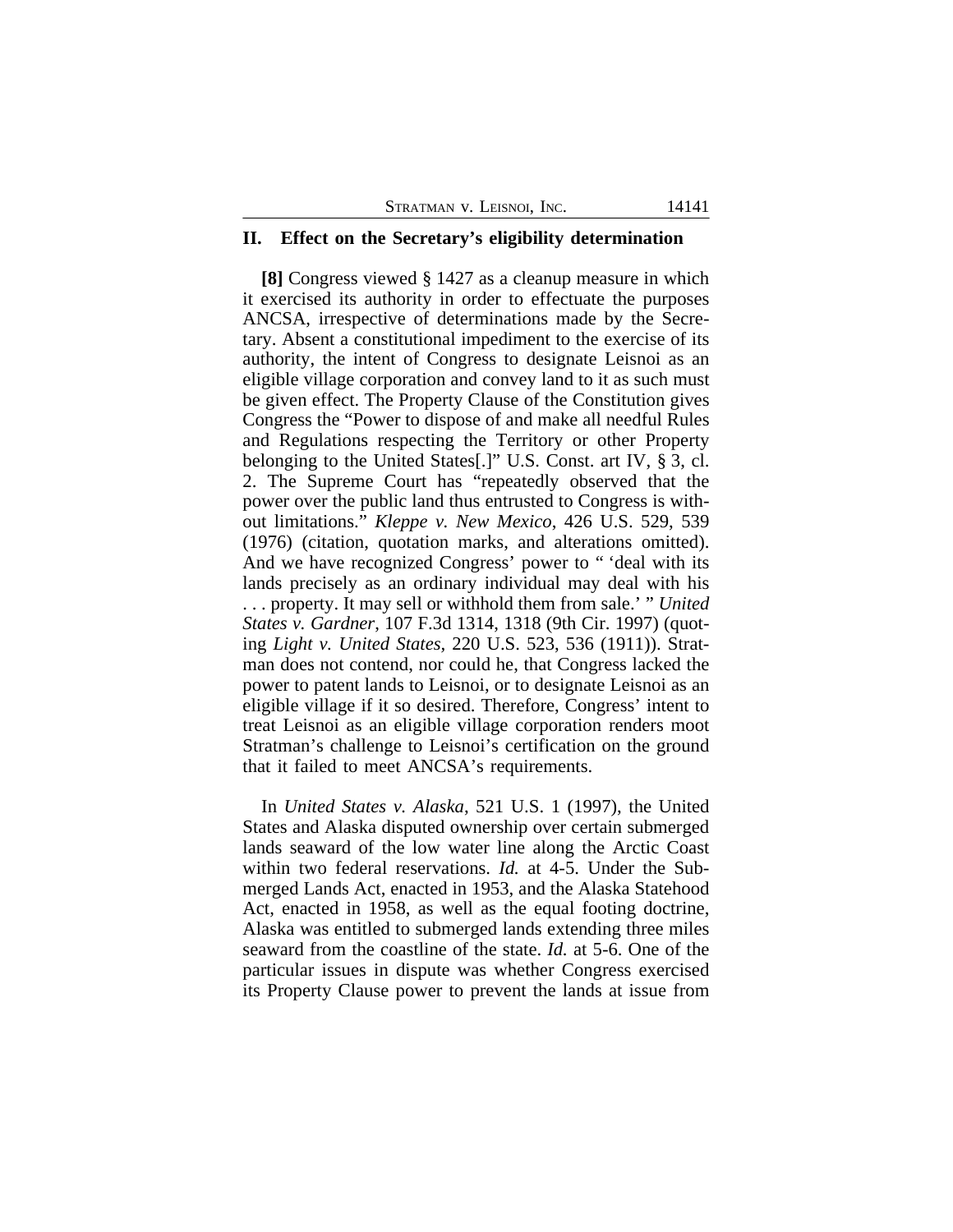passing to Alaska on statehood. *Id.* at 33. In 1923, the President, through an Executive Order, clearly intended to include the submerged lands at issue in the Federal reserve. *Id.* at 40. Alaska challenged the President's authority to include those submerged lands. *Id.* at 43. It argued that the source of executive authority, the Pickett Act, only granted the President the authority to select surface lands for the reserve. *Id.* at 44. The Court stated that even assuming that the President did not have authority under the Pickett Act to reserve the lands for the federal government, "Congress ratified the terms of the 1923 Executive Order in § 11(b) of the Statehood Act." *Id.* It held that the Executive Order "placed Congress on notice that the President had construed his reservation authority to extend to submerged lands and had exercised that authority to set aside . . . submerged lands in the Reserve . . ." *Id.* at 45. "Accordingly, Congress ratified the inclusion of submerged lands within the Reserve, whether or not it had intended the President's reservation authority under the Pickett Act to extend to such lands." *Id.*

**[9]** The mode of analysis in *Alaska* applies in this case. Congress clearly had the authority to designate Leisnoi an eligible village and to confer upon Leisnoi public lands. Its awareness of the Secretary's 1974 eligibility determination in favor of Leisnoi is established by the fact that Leisnoi was named in § 1427. *See* § 1427(a)(4). Regardless of whether the Secretary correctly determined that Leisnoi was eligible under ANCSA, Congress referred to the eligibility determination when it included Leisnoi as a "deficiency village corporation" endowed with the right "to conveyance under [ANCSA] of the surface estate of deficiency village acreage on the Alaska Peninsula[.]" §§ 1427(a)(4), (b)(1)(B). As in *Alaska*, the subsequent action of Congress makes the propriety of the underlying decision irrelevant, *even if* the underlying decision might have transgressed the intent of Congress. We have previously treated as final land conveyances to regional and village corporations under ANILCA: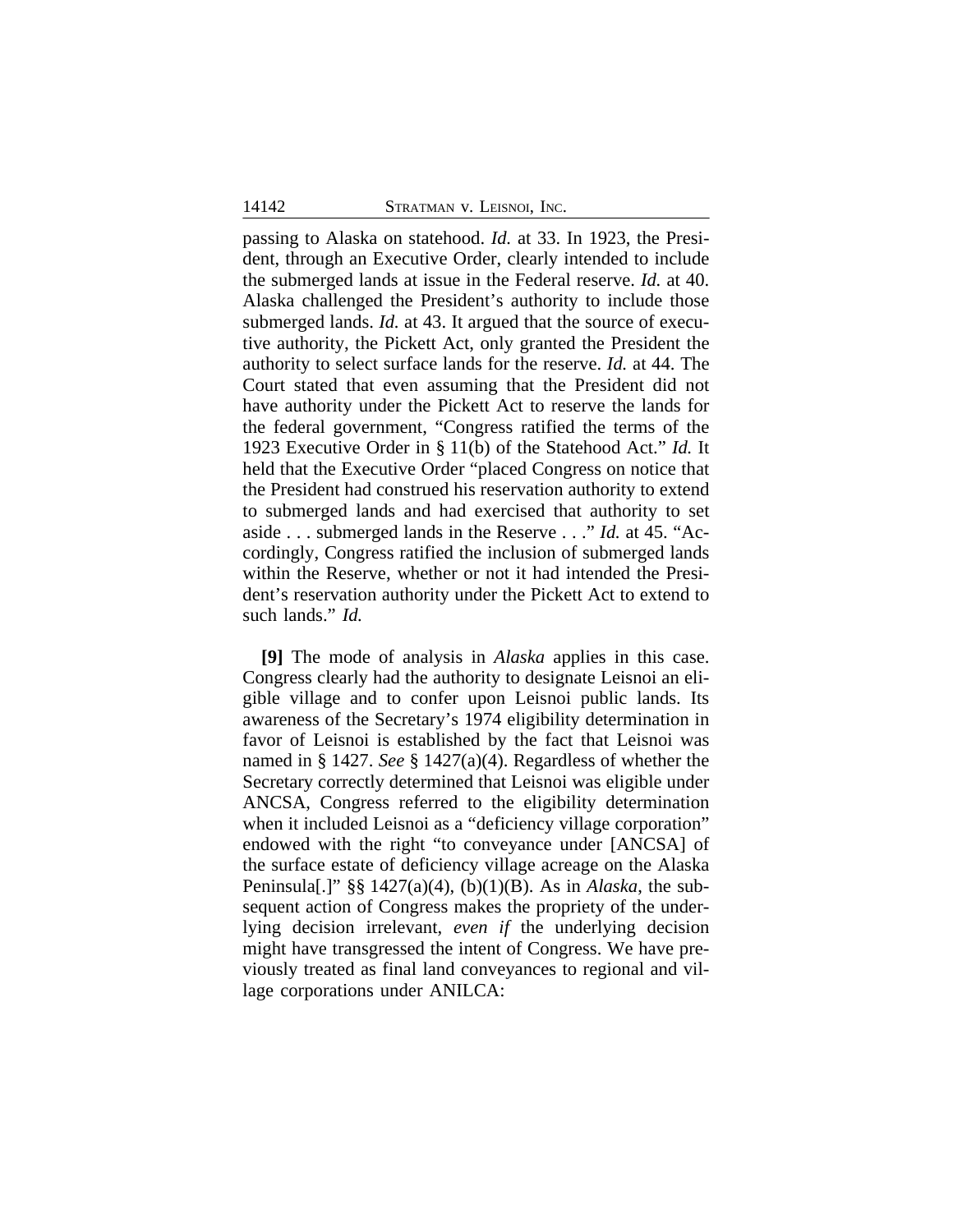Cube Cove was conveyed to Shee Atika and Sealaska by section 506 of ANILCA, . . . which provides in relevant part:

 $(c)(1)$  In satisfaction of the rights of the Natives of Sitka, . . . the Secretary of the Interior, upon passage of this Act, shall convey subject to valid existing rights . . . the surface estate in [Cube Cove].

. . .

We refuse to attribute to Congress the purpose [asserted by plaintiffs] to place . . . restrictions on land-use absent a clear expression of intent.

*City of Angoon v. Hodel*, 803 F.2d 1016, 1022-23 (9th Cir. 1986).

**[10]** Further, whether Congress conveyed land to Leisnoi under the allegedly mistaken assumption that Leisnoi was an eligible village is irrelevant. "While it is essential . . . [that] government agencies[ ] comply with the law, . . . . [w]hether Congress was acting under a misapprehension of fact or law is irrelevant once legislation has been enacted." *Mt. Graham Red Squirrel v. Madigan*, 954 F.2d 1441, 1461 (9th Cir. 1992). As long as the legislation is valid, it is not the duty of the courts to revise it:

If Congress enacted into law something different from what it intended, then it should amend the statute to conform it to its intent. 'It is beyond our province to rescue Congress from its drafting errors, and to provide for what we might think . . . is the preferred result.' This allows both of our branches to adhere to our respected, and respective, constitutional roles. In the meantime, we must determine intent from the statute before us.